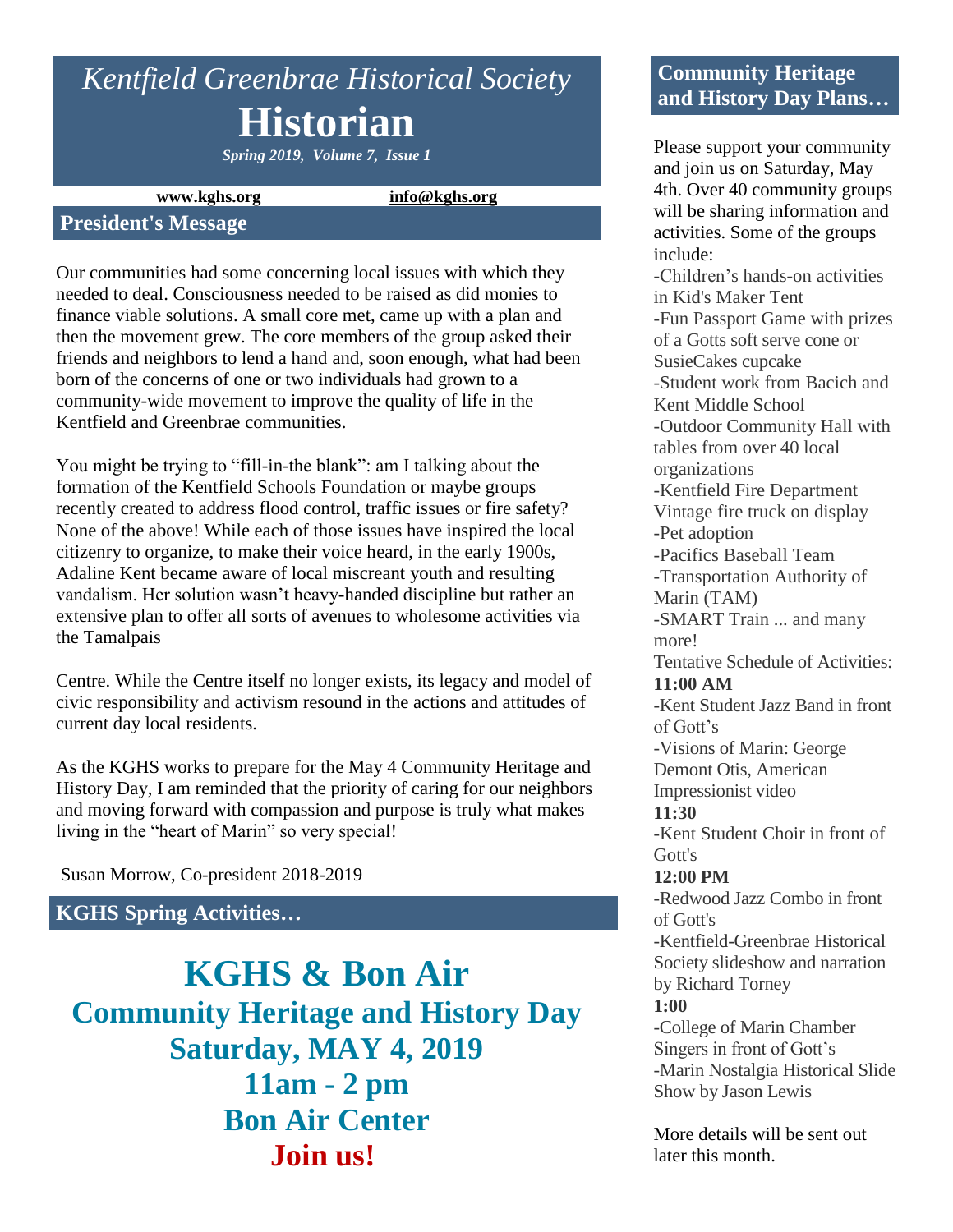**The Kent family: a history of community involvement**  *Excerpts from In the Heart of Marin: A History of Kentfield and Greenbrae by Dewey Livingston pages 104-119*

Adaline Kent continued her good civic deeds after the death of her husband...As of 1905, the community that was now called Kentfield (a post office was established that year) had a number of problems. A distinct town but ruled by a somewhat distant county government as a "district," the place experienced more than its share of petty crime and social problems. Old Ross Landing was a bit worn out. Saloons proliferated and the summer resorts could become rowdy. And, in the aftermath of the earthquake of 1906, the population of Kentfield and its surrounding towns started to boom. In 1908, spurred by recent vandalism to the Kentfield post office and railroad depot by "unruly boys," William Kent and his mother conferred and decided that the best solution would not be so much punishment but rather "wholesome leadership."

The Kents had been inspired by the Abraham Lincoln Centre in Chicago... and also a rural playgrounds movement, following the belief that through healthy pursuits both physical and mental, young people and adults could be averted from lowly endeavors. ...The Kents and their friends organized a 50-member executive committee to create the Marin Stadium Association, holding meetings in Marin towns and a fundraiser on the Kent estate. The new association gathered 121 charter members, most of whom were prominent Marin people, with the goal to build a large clubhouse and well-organized grounds for recreation. The place and its governing body (all men as officers, with a women's auxiliary, both first headed by Mr. and Mrs. William Kent, respectively) would be called Tamalpais Centre, but it would be more than a modern community facility.



Outline of the Kentfield Speedway remained in this 1920's aerial photograph, Tamalpais Centre and Kent School are directly west (left) of the track, with Sir Francis Drake Blvd. at the top. *(Anne T. Kent California Room, MCFL)*

Called "A New Social Experiment," the trustees stated their goals: "Tamalpais Centre ... has been established to meet the social needs of our time and place. It must be a centre of neighborliness wherein all of us working together may more fully enjoy the life granted each of us. It is destined to mean opportunity for rest, recreation and instruction for men, women and children."

...The Kent family owned the marshy flats that stretched from the county road to the creek, directly east of the train depot. This land saw little use, and so Mrs. Kent donated 29 acres to the association for its use as a civic park for recreation, meetings, entertainment, and general public use...

...Before the clubhouse was completed, the association opened the grounds with a program on May Day, 1909, in which Mrs. A. E. Kent performed a ceremonial groundbreaking. The day-long program featured foot races and track events (mostly for men and boys), special amusing events like a greased pig race and fat men's and women's races, a maypole dance with the crowning of a May Queen, and "literary exercises."

...The annual May Day festival became a staple of Marin County culture. For many years, thousands of children from all over the county danced around the maypole at Tamalpais Centre, before the tradition was moved to Kent School. Schools around the county celebrated May Day, but the Kentfield event was the mother of them all, at least in Marin...While the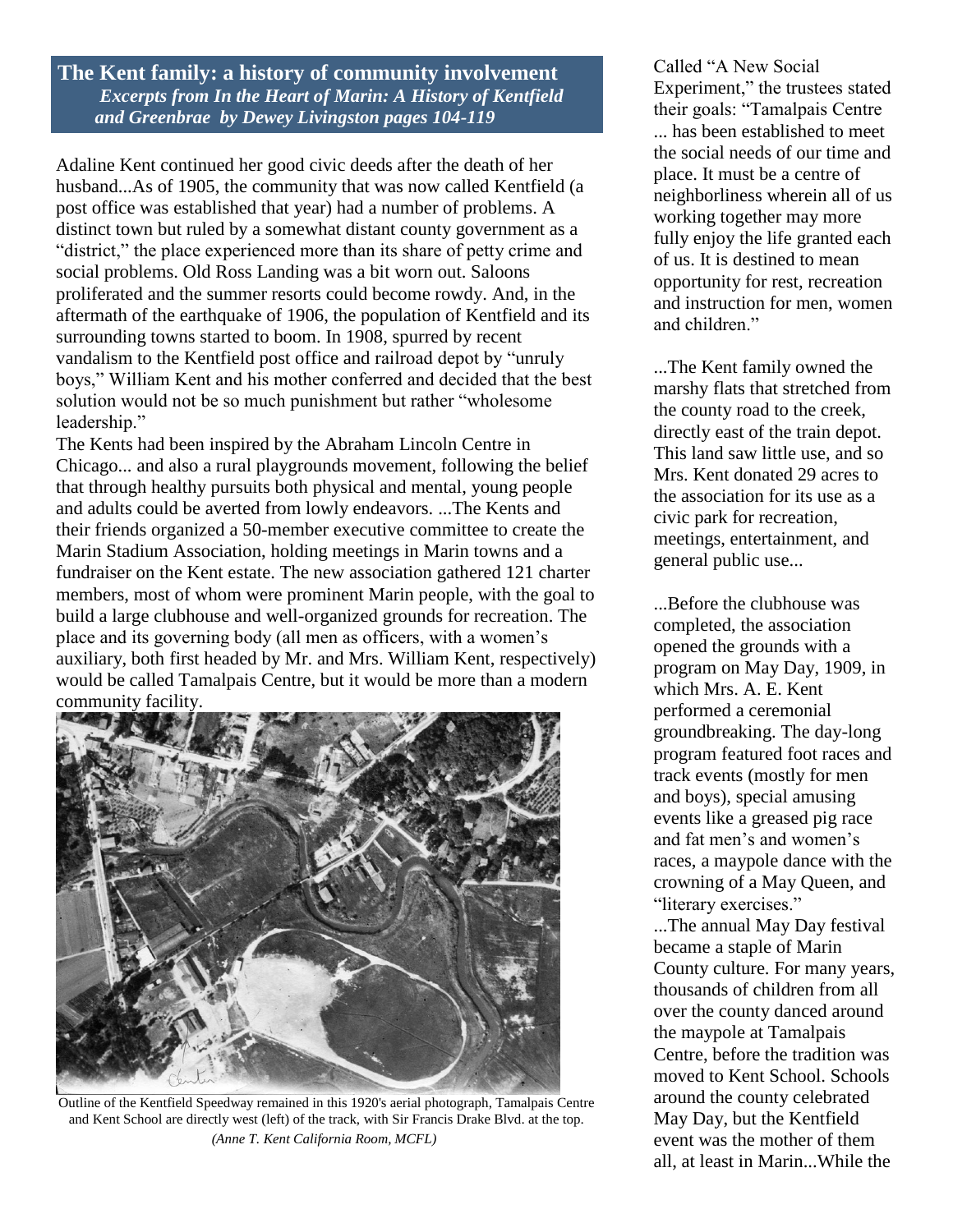maypole dance was a highlight, the day also consisted of running races, track events, and other entertainments. The participating children came from local grammar and high schools. Members of the Woman's Club took charge of the concessions including sandwiches, ice cream, lemonade and peanuts, which raised funds for the Centre.



*Inaugural May Day Festival at Tamalpais Centre on May 1, 1909. (Anne T. Kent California Room, MCFL)*

...The second "May Day Fete" at Tamalpais Centre in 1910 was highly publicized and a great success; almost 100 volunteer adults managed the fete, and an estimated 6,000 people attended. The Northwestern Pacific ran special trains to what was ballyhooed as "One of the Greatest Affairs in History of the County," with seventy five events including bands, races, the maypole dance, and more balloon ascensions. Admission was free. Children participated from Kentfield, Larkspur, Ross, San Anselmo, San Rafael, Sausalito, Mill Valley and points beyond.

The May Day festivals were held at the Tamalpais Centre on and off until 1926 or 1927. Teachers at Adaline E. Kent School took up the tradition, and for decades the maypole dances continued on that campus...

..Despite the popularity of the larger traditional events, overall the Tamalpais Centre did not thrive...Less than two years after the dedication of the building, the Kentfield Civic Association in 1911 announced that it was in negotiations with Tamalpais Centre to transfer the property to the Kentfield School District, with the intent of establishing a high school there that would serve the entire Ross Valley from Fairfax to Corte Madera. ...There was opposition, one local lady explaining that she and her friends did not want a school built on a marsh, but rather on land adjacent to the present school, which was situated on a hillside overlooking Kentfield. The bond issue did not pass, and so the Tamalpais Centre directors retained the property and plugged on. May Day celebrations continued but the Centre lay in the doldrums...Five years after the Tamalpais Centre opened, on July 7, 1914, 2.34 acres in the northwestern section of the Centre's land was

sold for \$1,000 to the school district for a new schoolhouse, which was built and opened in 1915 and named Adaline E. Kent.

...If the Tamalpais Centre didn't take off, it's auxiliary Woman's Club did, building its own clubhouse (smaller, of course, than the massive Tamalpais Centre) and enjoying an 80-year life as a center of women's activities in the Ross Valley. nestled between the big old clubhouse and the Adaline E. Kent School, which had moved into its new quarters in 1915. Tamalpais Centre deeded the parcel to the Woman's Club on June 7, 1929, marking the end of that well-meaning public institution. ..After raising \$8,500-much of it provided by Elizabeth Kent-the club members built a cozy clubhouse with high ceilings and a fine stone fireplace inscribed with a dedication to Adaline E. Kent; the exterior was reminiscent of the Spanish style of neighboring buildings, in keeping with the original wishes of Mrs. Kent.

...In 1988, as the membership dwindled from the hundreds to 23, the club looked at selling the building at 800 College Avenue ...and was sold in September 1988 to the California State Parks Foundation...When the foundation left the area in 2007, the Kentfield School District bought the property for \$1.8 million, which now houses the district administration. ...The Kents hosted a

longstanding Marin County tradition for 43 years: the annual Grape Festival. First held in 1899 at Fairhills, a San Rafael estate, the event raised funds for the Presbyterian